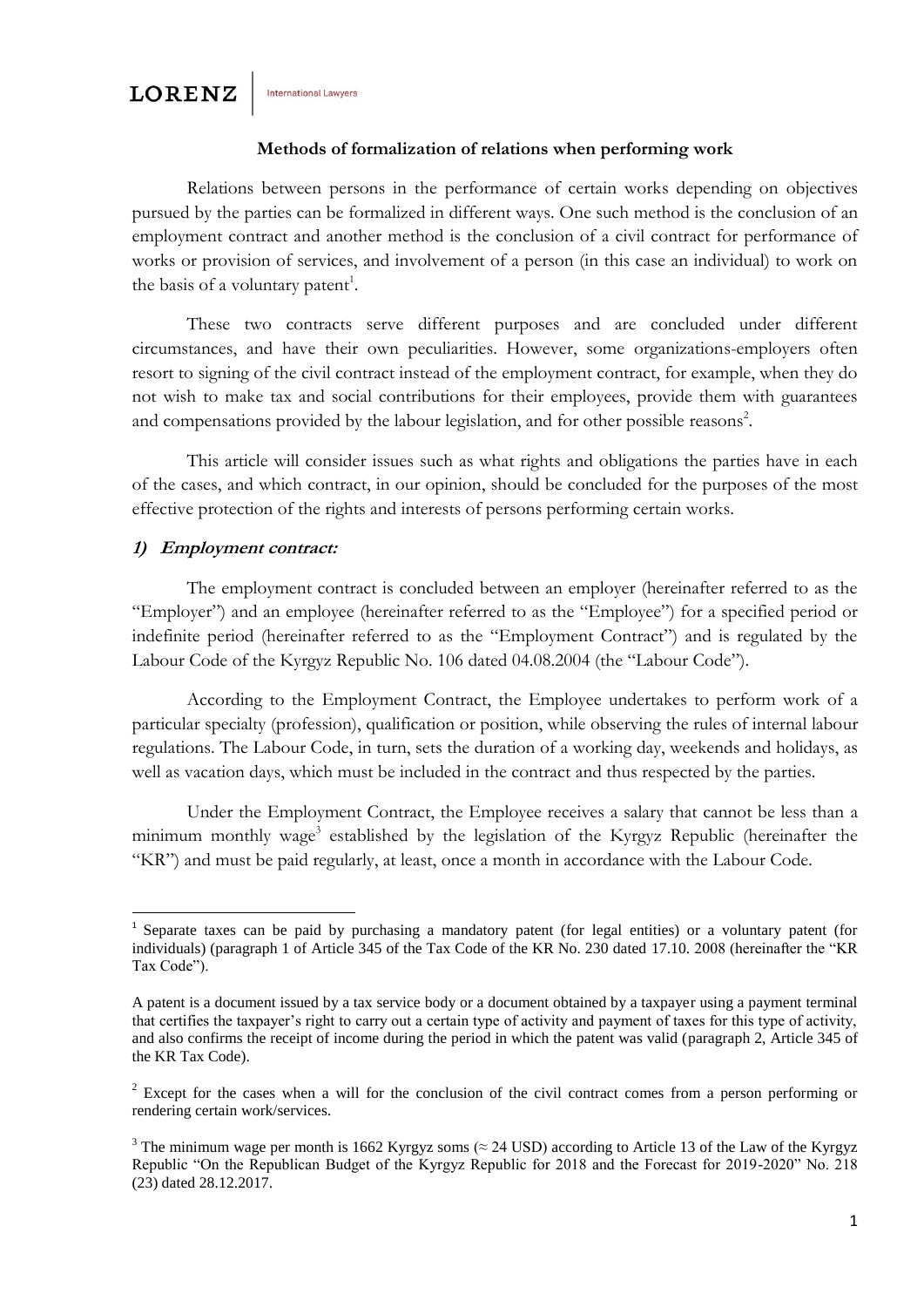**International Lawyers** 

The Labour Code provides for the Employer's obligation under the Employment Contract to provide the Employee with the necessary working conditions, workplace, work equipment, materials, etc. The Employer is also obliged to provide the Employee with adequate labour protection and safety.

The Employee, in turn, is obliged to observe the rules of labour regulations (labour discipline). He/she has the right to rely on guarantees and compensations provided by the labour legislation of the Kyrgyz Republic in appropriate cases (for example, in case of staff reduction, unused vacation days of work, etc.).

It should be noted that according to the Employment Contract, the Employer himself makes monthly payments for the Employee on mandatory social deductions to the Social Fund of the Kyrgyz Republic and income tax stipulated by the Kyrgyz legislation: 10%<sup>4</sup> in the form of social deductions from a salary<sup>5</sup> of the Employee is sent to the Social Fund of the Kyrgyz Republic and 10% goes to the budget in the form of income tax; in addition to these deductions from all types of payments accrued in favor of each hired Employee, the Employer separately pays for each Employee another 17,25% to the Social Fund of the Kyrgyz Republic.

Further, the Employee bears disciplinary and/or material liability in accordance with the Labour Code for violation of the terms of the Employment Contract.

Also, in accordance with the Labour Code, there is a special mechanism for resolving labour disputes. To protect his/her rights and interests, the Employee can apply to (1) the Labour Disputes Commission<sup>7</sup>, (2) the authorized state body of the Kyrgyz Republic in the field of supervision and enforcement of labour legislation<sup>8</sup>, and (3) a court for restoring his/her violated rights in accordance with the Employment Contract.

Moreover, when formalizing relations through the Employment Contract, the Labour Code and the Law of the Kyrgyz Republic "On Trade Unions" No. 130 dated 16.10.1998 (the "Trade Union Law") allow workers, that is, each citizen who has reached the age of 14 (fourteen) and who is engaged in labour activity or studying in an educational institution, as well as pensioners at their

**<sup>.</sup>** <sup>4</sup> The distribution of insurance contributions is made in the following amounts: 8% to the Pension Fund, 2% to the State Accumulative Pension Fund (paragraph 2 of Article 2 of the Law of the Kyrgyz Republic "On Tariffs of Insurance Contributions upon State Social Insurance" No. 8 dated 24.01.2004 (the "Law on Insurance Contributions")).

<sup>5</sup> With the exception of retired employees (subparagraph (a) of paragraph 2 of Article 2 of the Law on Insurance Contributions); this rate is equal to 8% for retired workers, which is sent only to the Pension Fund.

<sup>&</sup>lt;sup>6</sup> The distribution of insurance contributions is made in the following amounts: 15% to the Pension Fund, 2% to the Compulsory Medical Insurance Fund, 0,25% to the Fund for the Recovery of Workers (subparagraph (a) of paragraph 1 of Article 2 of the Law on Insurance Contributions).

 $7$  Labour Disputes Commissions are established in organizations with 10 or more employees (Article 415 of the Labour Code).

<sup>&</sup>lt;sup>8</sup> The State Labour Inspectorate under the Ministry of Labour and Social Protection of the Kyrgyz Republic.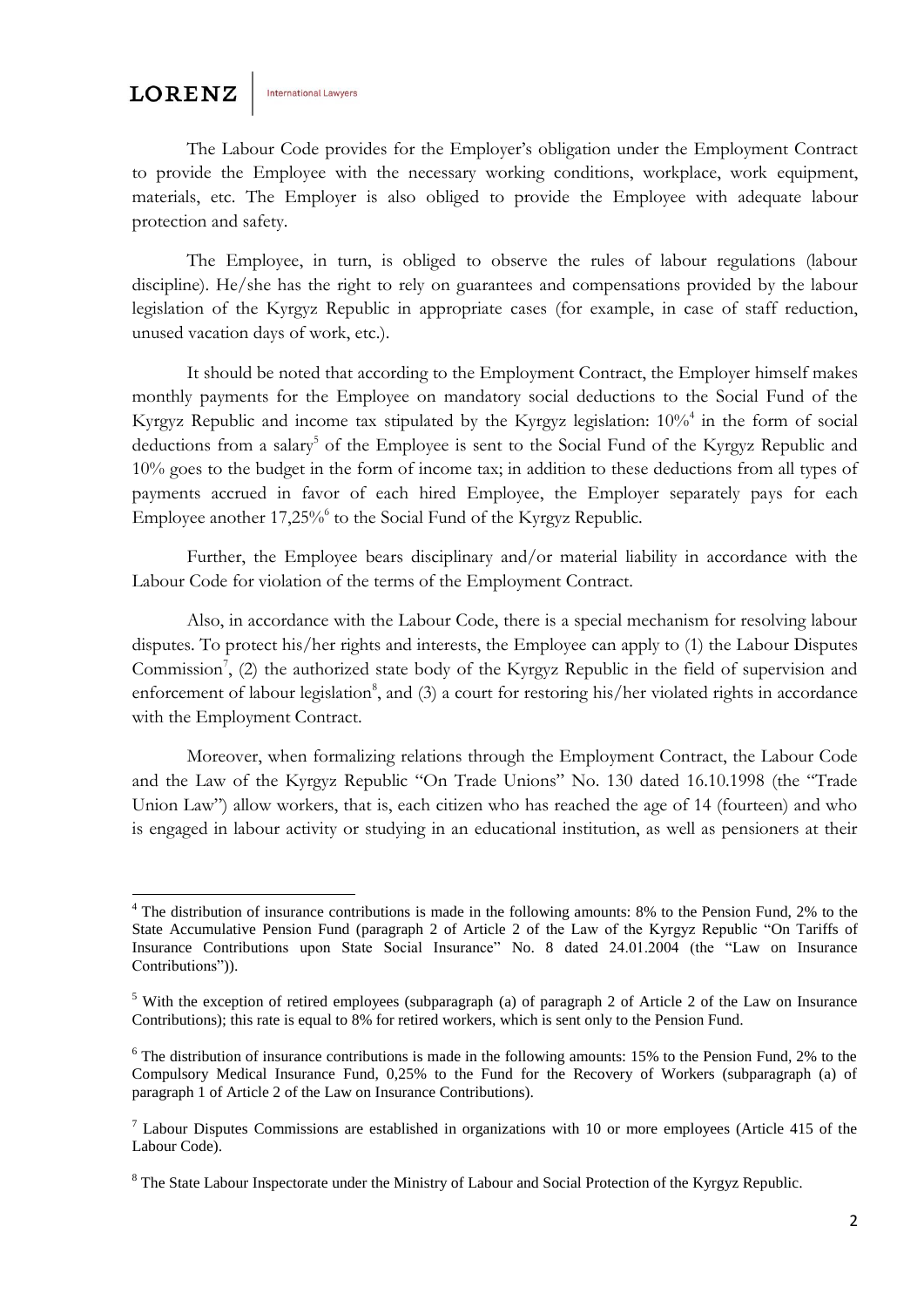discretion to voluntarily join trade unions<sup>9</sup> to protect their rights and interests provided that charters of the trade unions are observed, and in case of disputes with the Employer, Employees can initiate a collective labour dispute procedure and announce a strike.

It should also be noted that according to Article 30 of the Labour Code, an employee who is not a member of a trade union may, on contractual terms, has the right to authorize an organ of a trade union organization to represent his/her interests in a relationship with the Employer.

#### **2) Civil contract:**

The civil contract is concluded between a customer (the "Customer") and a contractor (the "Contractor") for performing specific works/services (the "Civil Contract") and is regulated by the Civil Code of the Kyrgyz Republic. The Civil Contract usually terminates after the performance of such works/services. As a rule, the parties to the Civil Contract can themselves negotiate terms and conditions for the performance of works/services, the cost of such works/services.

Under the Civil Contract, the Contractor is paid remuneration with corresponding expenses related to the performance or provision of works/services. The fact of providing works/services is always formalized by an act on acceptance of the works/services performed. Depending on the parties' agreement, the cost of the works/services provided can be of any amount and paid, as a rule, after the completion of such works/services. However, prepayment in percentage (%) out of the total cost of services may be provided.

The Contractor of the Civil Contract provides himself with everything necessary to perform the work/services, unless the parties agree to include in the terms of the contract the Customer's obligation to provide the Contractor with a workplace, work equipment, materials, etc.

Unlike the Employment Contract under the Civil Contract the Contractor is not obliged to observe labour discipline, cannot count on guarantees and indemnifications provided by the labour legislation of the Kyrgyz Republic. A significant difference between the Civil Contract and the Employment Contract is that the Customer in the Civil Contract is not obliged to pay taxes and make mandatory social contributions to the Social Fund for the Contractor. The Contractor under the Civil Contract himself pays taxes<sup>10</sup> by acquiring the voluntary patent and makes obligatory social  $deductions<sup>11</sup>$  to the Social Fund of the KR.

<sup>&</sup>lt;sup>9</sup> In accordance with Article 1 of the Trade Union Law, trade unions in the Kyrgyz Republic are voluntary public associations of citizens on the basis of a community of interests in the field of activity, both in the production and non-production spheres, created to protect the labour and socio-economic rights and interests of its members.

In accordance with Article 2 of the Trade Union Law, trade unions may be established at enterprises, institutions and organizations, regardless of the form of ownership, employing three (3) or more people. Their representative bodies are committees or trade unionists elected at trade union meetings (conferences).

 $10$  The basic amount of tax (in Kyrgyz soms for 30 days) on the basis of the voluntary patent depends on the type of economic activity that is established by the Government of the Kyrgyz Republic in agreement with the specialized committee of the Jogorku Kenesh of the Kyrgyz Republic on the proposal of the authorized tax authority (paragraph 1 of Article 354 of the KR Tax Code, the Decree of the Government of the Kyrgyz Republic "On approval of the base amount of tax on the basis of the voluntary patent by types of activity" No. 418 dated 25.06.2015).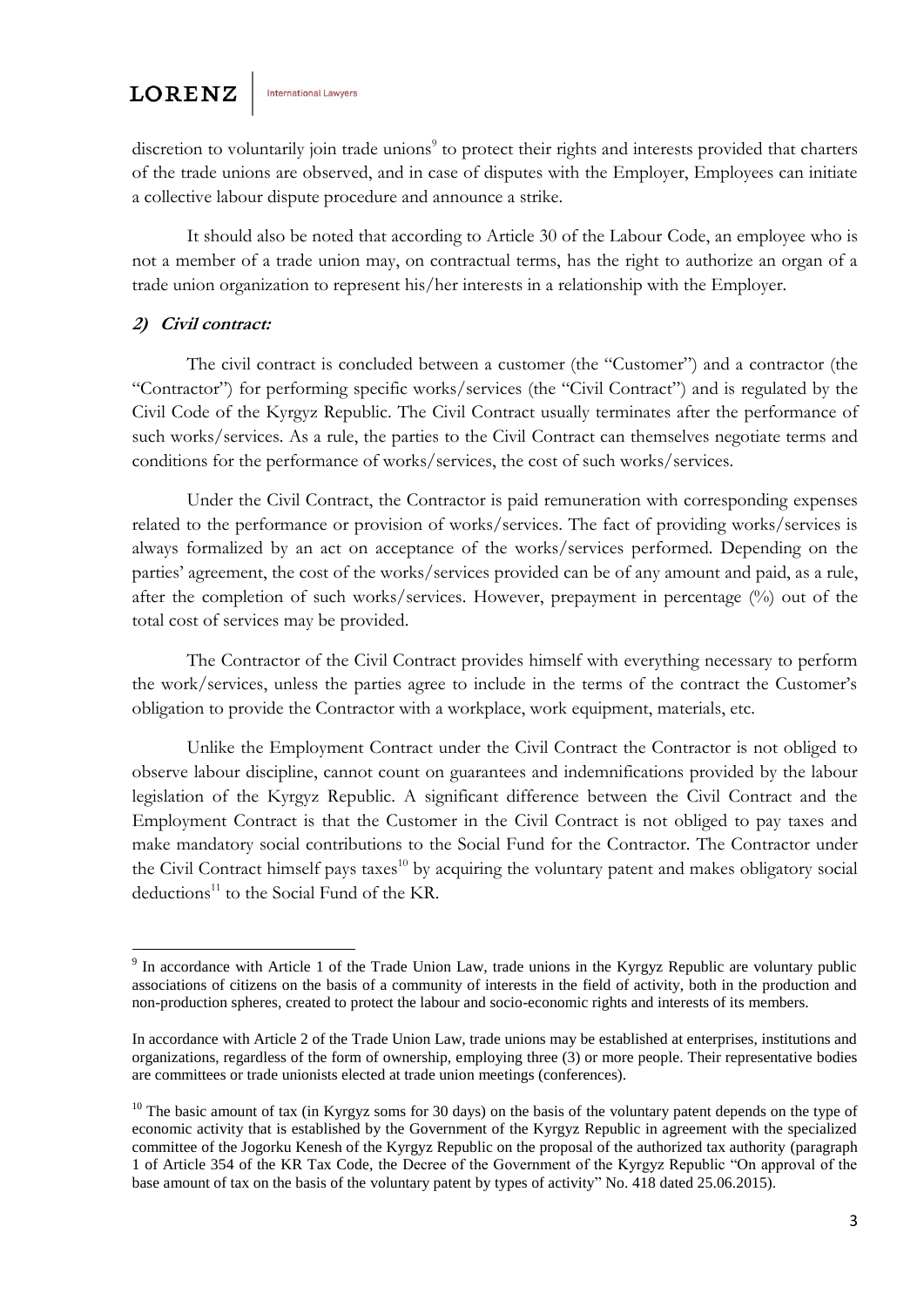**.** 

The Parties bear civil liability provided by the contract and civil legislation of the Kyrgyz Republic for violation of the terms of the Civil Contract, and can only apply to the court for restoring their violated rights.

Thus, each of the above contracts has its own peculiarities. For example, under the Civil Contract, the Contractor must independently perform all the necessary tax and social deductions, while under the Employment Contract this obligation lies with the Employer. Further, the Civil Contract does not provide the Contractor with the guarantees and compensations provided for by the labour legislation of the Kyrgyz Republic. For example, upon termination of the Civil Contract at the initiative of the Customer, the Contractor of works/services is not entitled to demand from him those guarantees and compensations that he would receive under the Employment Contract.

As mentioned earlier, the Contractor under the Civil Contract can only apply to the court for restoring his/her violated rights, while the Employment Contract provides the Employee with a special mechanism for resolving labour disputes, according to which the Employee has the right to apply not only to the court, but also to the Labour Disputes Commission in case of its presence in an organization, as well as to the State Labour Inspectorate under the Ministry of Labour and Social Protection of the Kyrgyz Republic (the authorized state body in the field of supervision and monitoring compliance with labour laws). Moreover, the labour legislation, unlike the civil one, in order to protect workers' rights and interests in the most effective way, allows them to unite in trade unions<sup>12</sup>, and in case of disputes with the Employer, employees have the right to initiate a collective labour dispute procedure against him, and also to go on strike.

Having regard to all the above peculiarities of each contract, a person who will perform work or provide services, prior to entering into any relations with the employer, is highly recommended to weigh the pros and cons regarding a contract which is being concluded and make sure that such a contract will provide maximum protection of his/her legitimate rights and interests as an employee, since there is currently a trend in which more and more organizations-employers resort to the conclusion of the Civil Contract instead of the labour one to avoid giving to employees, for instance, the guarantees and compensations provided for in the labour legislation of the Kyrgyz Republic, and for other possible reasons (except for the cases when the person performing or rendering certain works/services expressed his/her desire to conclude the Civil Contract with the Employer).

Individuals who pay tax on the basis of the voluntary patent pay taxes except for profit tax and sales tax (paragraph 2, Article 353 of the KR Tax Code of the).

It should be noted that individuals who are taxpayers of VAT and/or whose income for the year exceeds the registration threshold for VAT (8,000,000 Kyrgyz soms) are not entitled to apply the tax payment regime on the basis of the voluntary patent (subparagraph 1 of paragraph 4 Article 353 of the KR Tax Code);

<sup>&</sup>lt;sup>11</sup> Tariffs of insurance contributions for Contractors (individual entrepreneurs) who pay taxes on the basis of a special tax regime through the acquisition of the voluntary patent are set monthly at a rate of not less than 6%, calculated from the average monthly wage established in the regions and cities of the republic for the previous calendar year. The distribution of insurance contributions is made in the following amounts: to the Pension Fund – 89,75%; to the Compulsory Medical Insurance Fund  $-10$  %; to the Fund for the Recovery of Workers  $-0.25$ % (paragraph 2 of Article 6 of the Law on Insurance Contributions).

 $12$  If they join these unions and comply with their charters.